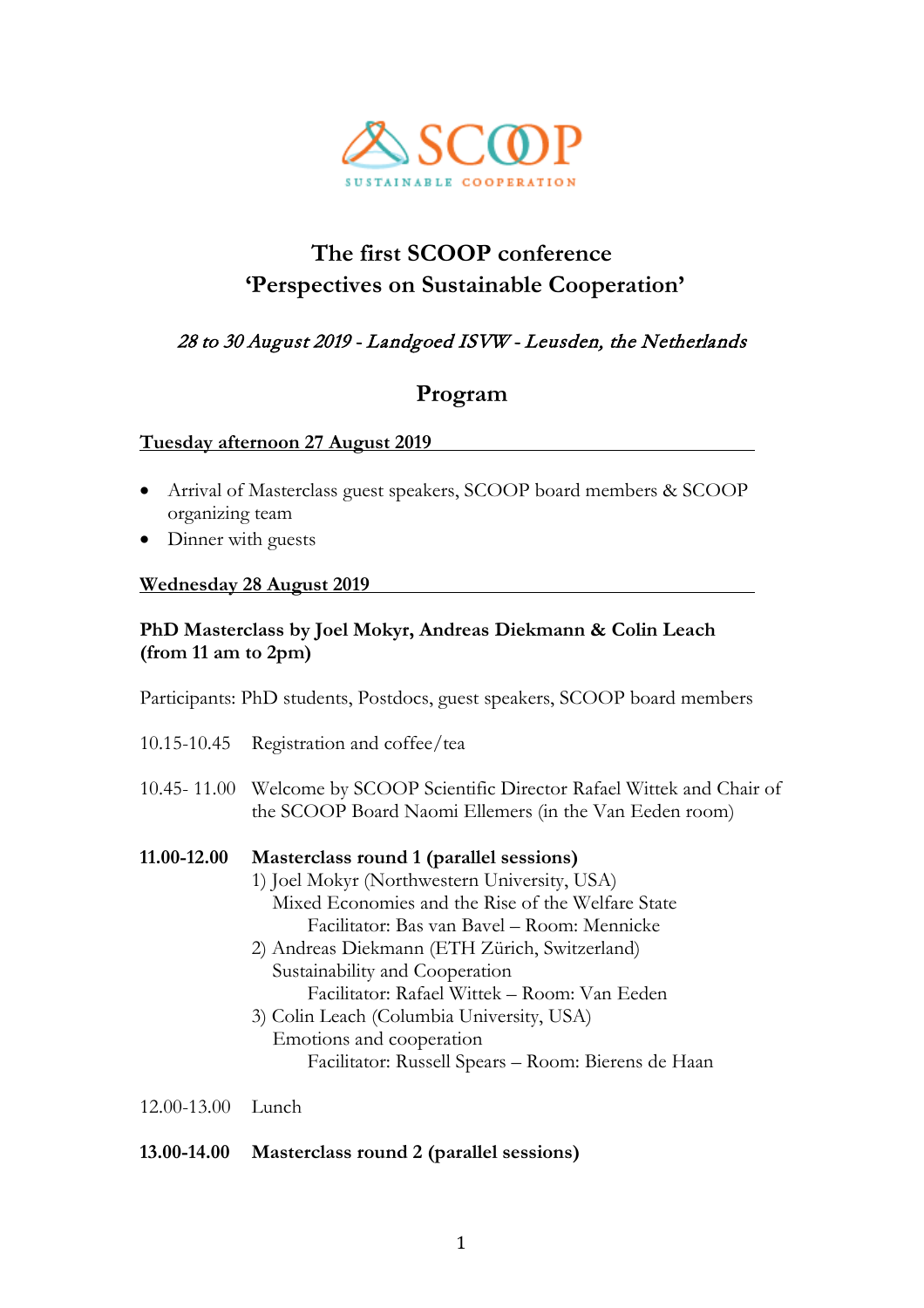

# **Wednesday 28 August 2019 (continued)**

| 15.00-15.30     | SCOOP seniors arrive - coffee/tea                                                                                           |
|-----------------|-----------------------------------------------------------------------------------------------------------------------------|
|                 | Start of the first SCOOP conference in the Van Eeden room                                                                   |
| $15.30 - 15.45$ | Opening of the SCOOP conference<br>by Naomi Ellemers (chair of the SCOOP board)                                             |
|                 | Introduction to key note speaker<br>by Bas van Bavel (SCOOP board member)                                                   |
| $15.45 - 16.45$ | <b>Keynote speech by Joel Mokyr</b><br>Robert H. Strotz Professor, Department of Economics,<br>Northwestern University, USA |
|                 | Title: Institutions, Culture & the Origins of the Industrial<br>Revolution in Europe'                                       |
| $16.45 - 18.30$ | <b>Welcome</b> by the SCOOP scientific director Rafael Wittek<br>followed by <b>drinks</b> in the lounge                    |
| $18.30 - 22.30$ | Dinner                                                                                                                      |

# **Thursday 29 Augustus 2019**

# **All plenary sessions take place in the Van Eeden room**

| $09.00 - 10.30$ | <b>Plenary session 1</b><br><b>Colin Leach on Emotions and Cooperation</b><br>Professor of Psychology, Columbia University, USA |
|-----------------|---------------------------------------------------------------------------------------------------------------------------------|
| $09.00 - 09.10$ | Introduction by chair                                                                                                           |
|                 | Russell Spears, SCOOP board member                                                                                              |
| $09.10 - 09.55$ | Presentation by Colin Leach                                                                                                     |
| $09.55 - 10.10$ | SCOOP consortium discussant: Francesca Giardini                                                                                 |
|                 | (University of Groningen)                                                                                                       |
| $10.10 - 10.30$ | Discussion                                                                                                                      |
| 10.30-11.00     | Coffee/tea break                                                                                                                |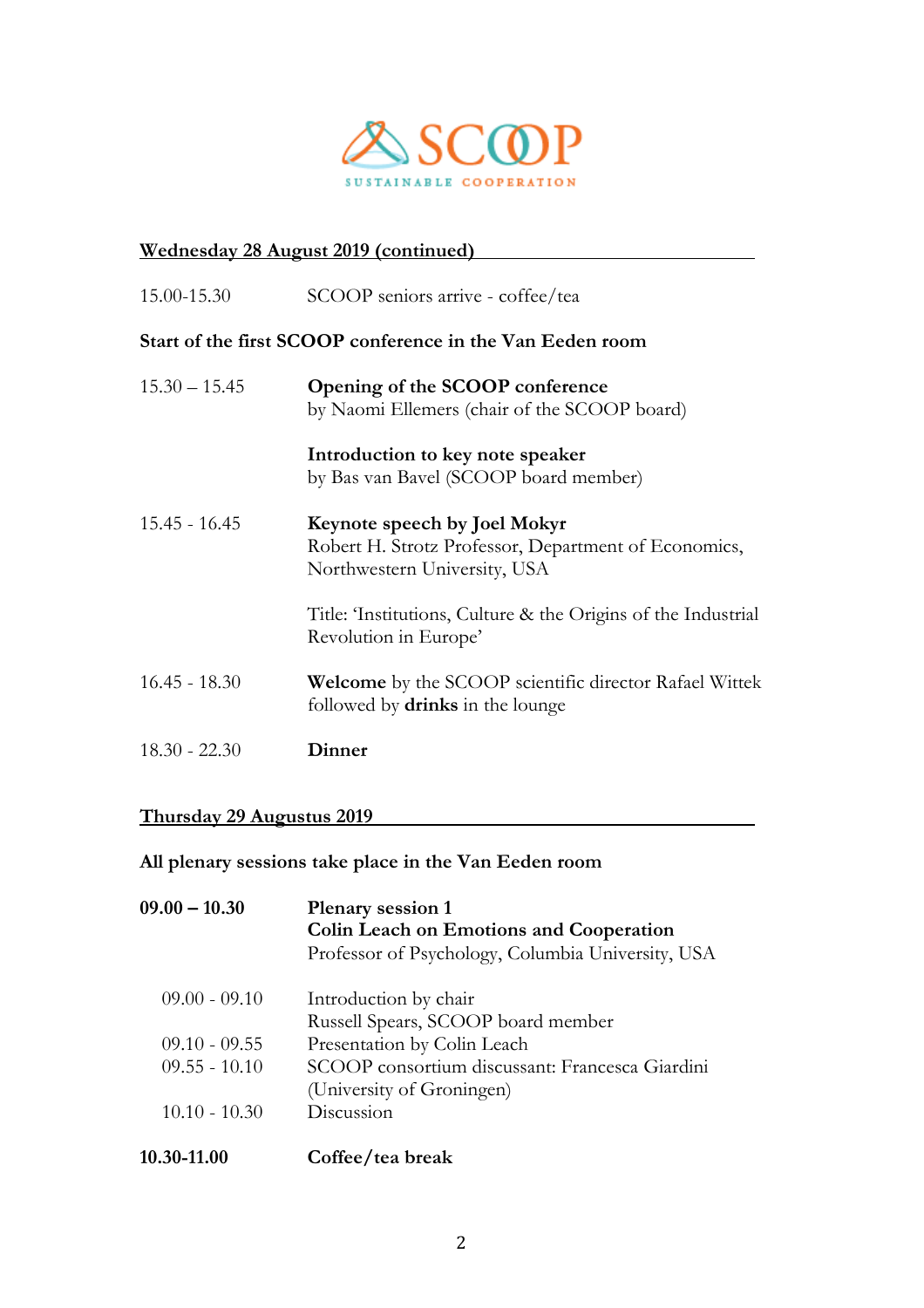

| $11.00 - 12.30$                    | <b>Plenary session 2</b><br>Pauline Westerman on the Difference between Law and<br>Regulation<br>Philosopher of Law, University of Groningen, the<br><b>Netherlands</b>               |
|------------------------------------|---------------------------------------------------------------------------------------------------------------------------------------------------------------------------------------|
| $11.00 - 11.10$                    | Introduction by chair                                                                                                                                                                 |
| $11.10 - 11.55$<br>$11.55 - 12.10$ | Martin van Hees, SCOOP board member<br>Presentation by the guest speaker<br>Discussant: Jack Vromen, Professor of Theoretical<br>Philosophy, with a special emphasis on Philosophy of |
| $12.10 - 12.30$                    | Economics (Erasmus School of Philosophy)<br>Discussion                                                                                                                                |
| $12.30 - 13.30$                    | Lunch                                                                                                                                                                                 |
| $13.30 - 15.00$                    | <b>Plenary session 3</b><br>Andreas Diekmann on Sustainability and Cooperation<br>Department of Humanities, Social and Political Science,<br>ETH Zürich, Switzerland                  |
| $13.30 - 13.40$                    | Introduction by chair<br>Rafael Wittek, SCOOP board member                                                                                                                            |
| $13.40 - 14.25$<br>$14.25 - 14.40$ | Presentation by Andreas Diekmann<br>SCOOP consortium discussant: Linda Steg                                                                                                           |
| $14.40 - 15.00$                    | (University of Groningen)<br>Discussion                                                                                                                                               |
| 15.00-15.30                        | Coffee/tea break                                                                                                                                                                      |
| 15.30-17.30                        | PhD students work on group assignment<br>(Introduction in the Reiman room; group work in<br>Reiman room, Brouwer room and Kepos room)                                                 |
|                                    | <b>SCOOP</b> seniors meeting (Mennicke room)<br>(guests, board, consortium members, fellows)                                                                                          |
| 18.30-22.30                        | Dinner                                                                                                                                                                                |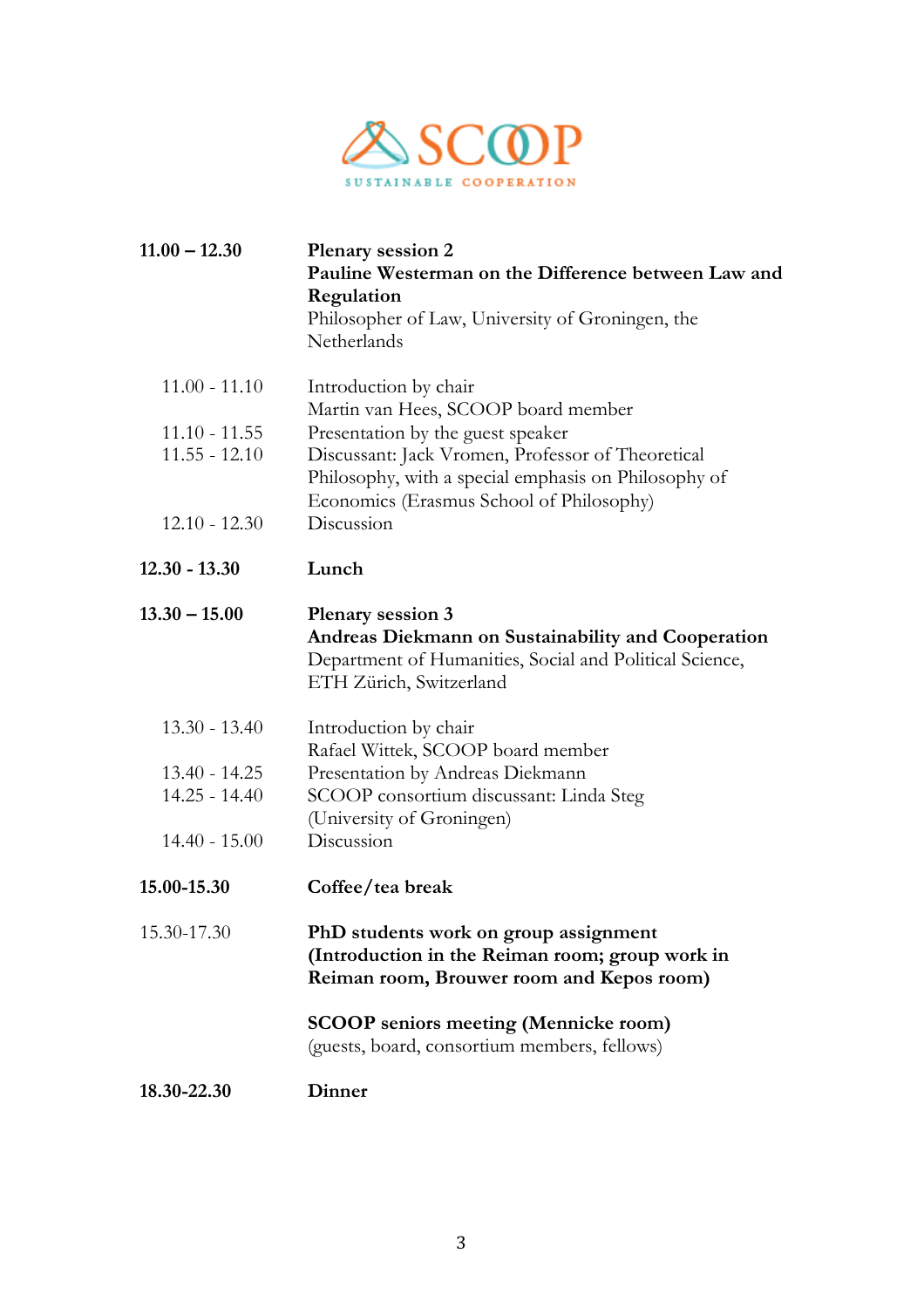

# **Friday 30 augustus 2019**

| $09.00 - 10.30$ | Plenary session 4 (Van Eeden room)<br>Ton Wilthagen on Transdisciplinarity<br>Professor in Institutional and Legal Aspects of the Labour<br>Market at Tilburg University, the Netherlands & (co)Leader<br>Tilburg University IMPACT Program         |
|-----------------|-----------------------------------------------------------------------------------------------------------------------------------------------------------------------------------------------------------------------------------------------------|
| $09.00 - 09.10$ | Introduction by chair                                                                                                                                                                                                                               |
|                 | Naomi Ellemers, SCOOP board member                                                                                                                                                                                                                  |
| $09.10 - 09.55$ | Presentation by Ton Wilthagen                                                                                                                                                                                                                       |
| $09.55 - 10.10$ | SCOOP consortium discussant: Agnes Akkerman                                                                                                                                                                                                         |
| $10.10 - 10.30$ | (Radboud University Nijmegen/University of Groningen)<br>Discussion                                                                                                                                                                                 |
| 10.30-11.00     | Coffee/tea break                                                                                                                                                                                                                                    |
|                 |                                                                                                                                                                                                                                                     |
| 11.00-12.30     | <b>Parallell work sessions</b><br>(Rooms: Mennicke, Reiman, Brouwer and Peripatos)                                                                                                                                                                  |
|                 | PhD students, postdocs, SCOOP seniors and guests come<br>together per work package (Work, Care, Inclusion, Theory<br>Synthesis) to discuss the implications of all presentations and<br>discussions for individual projects and for SCOOP at large. |
| 12.30-13.30     | Lunch                                                                                                                                                                                                                                               |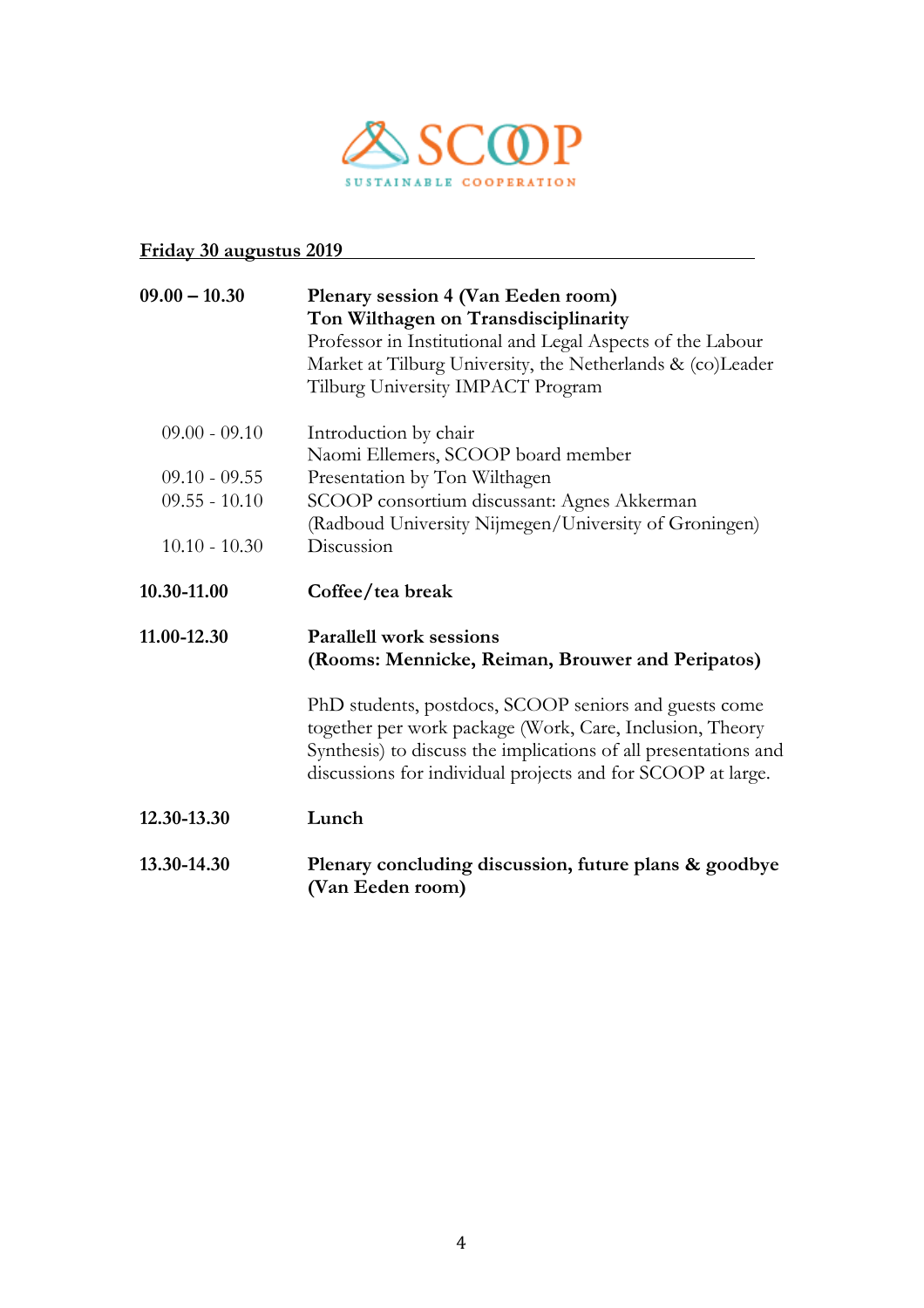

## **BACKGROUND INFORMATION TO SCOOP & THIS CONFERENCE**

#### **SCOOP: Sustainable Cooperation – Roadmaps to Resilient Societies**

The launch of the 10-year research and training program *Sustainable Cooperation – Roadmaps to Resilient Societies (SCOOP)* marks a unique milestone not only for the Social Sciences and Humanities (SSH) in (Dutch) academia, but also for society at large. For the first time in the history of Dutch science policy, a grant of this size has been awarded to a consortium uniting junior and senior scholars from sociology, psychology, social and economic history, philosophy, and statistics. This award goes way beyond supporting a very large number of innovative research projects. It signals the timeliness and importance of the joint mission that this program tries to achieve. This mission has at least four main ambitions:

- (1) Unraveling the puzzle of sustainable cooperation in order to understand the conditions for societal resilience, past and present.
- (2) Using and refining a common overarching analytical framework a framework that integrates insights and perspectives from different disciplines.
- (3) Training a new generation of transdisciplinary scholars bright and passionate minds who are not afraid of crossing disciplinary boundaries, and who will be equipped with the theoretical and methodological tools that are necessary for collaborative problem solving.
- (4) Engaging with society among others by fostering the development of evidence-based policies and interventions addressing some of society's most pressing challenges.

Participating universities in SCOOP are the University of Groningen (Strategic Theme Sustainable Society), Utrecht University (Strategic Theme Institutions for Open Societies) and VU Amsterdam. Also researchers from Erasmus University Rotterdam and Radboud University Nijmegen are involved. The centre connects research groups from sociology, psychology, history, philosophy, public administration, research methods, and statistics.

The project is part of the Gravitation programme, which is funded by the Dutch Ministry of Education, Culture and Science. The Netherlands Organisation for Scientific Research (NWO) advises on the selection of teams of researchers.